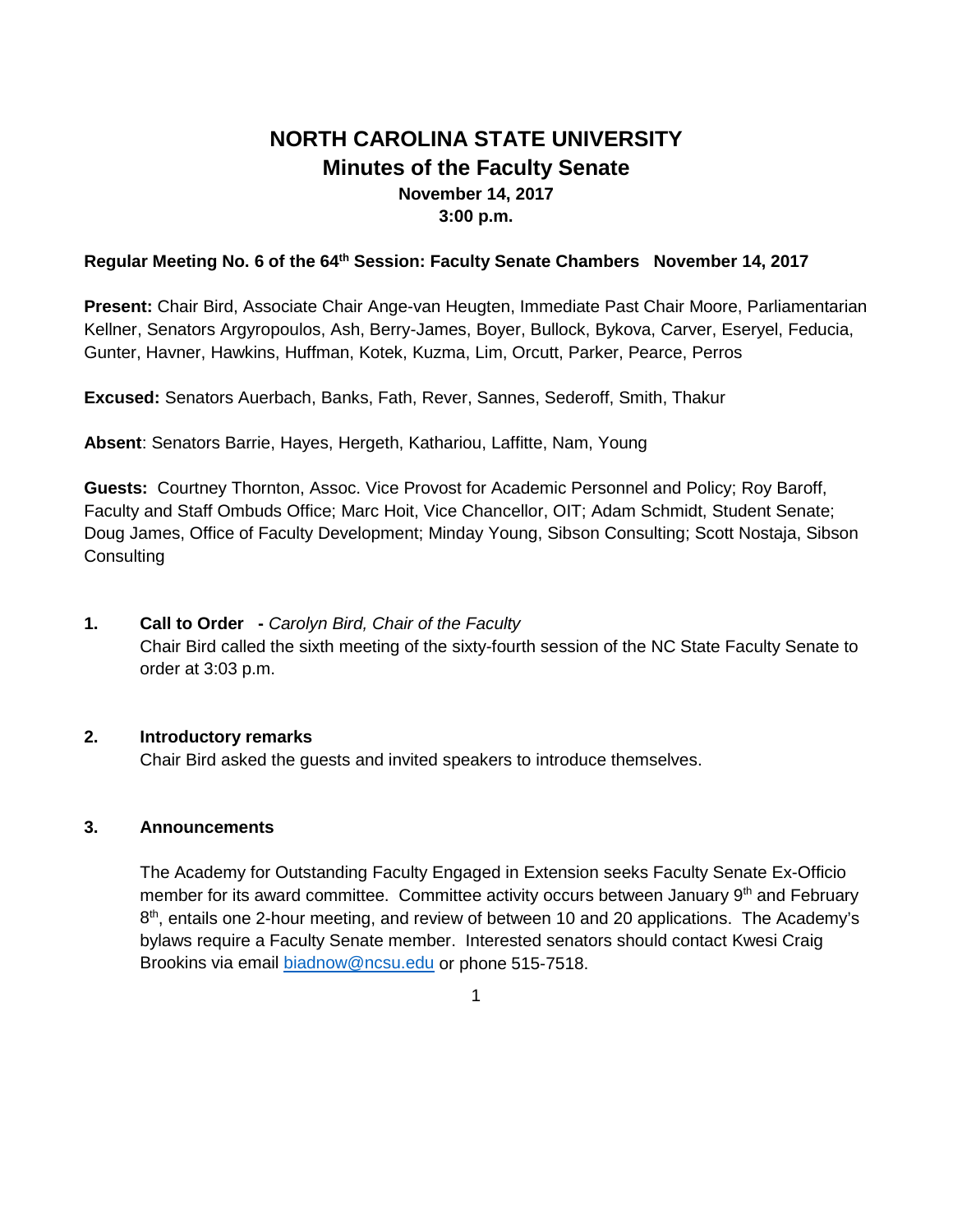#### **4. Approval of the Minutes, Regular Meeting No. 5 of the 64th Session,**

**October 31, 2017 -** Associate Chair Ange-van Heugten called for a motion to approve the minutes for the fifth meeting of the 64th session of the NC State Faculty Senate. A motion and second were made and the minutes were unanimously approved, with noted grammatical corrections.

## **5. Provost's Remarks and Q/A -** *Warwick Arden, Executive Vice Chancellor and Provost*

The Provost provided an update on tuition and fee increases that are being proposed this week. He stated that the proposed increases are very modest. "Following the directives of GA and the Board of Governors, there will be a zero percent increase for in-state undergraduates that will proposed." He added that last year the legislature put into place a flat tuition, so last year we only had the opportunity to raise tuition on the incoming freshman class of in-state undergraduates and the rest had to be level. This year, everyone is going to be level – so a 0% increase for in-state undergraduates.

Provost Arden reported that for the other three categories it is about a 5% increase, which breaks out as 4% for out-of-state undergraduates, 5% for in-state graduates, and 6% for out-ofstate graduates. He added that this is the same recommendation as the one last year. Provost Arden stated that we are still at the bottom, or second from the bottom, in every sector compared with our peers by quartile, so it is still a very low tuition/high value situation for our students. He stated that we are under directive for out-of-state and graduate students to raise tuition towards the median of our peers, as opposed to being quite so low, but we have to be aware of price demand elasticity. "We had an average of 5% increase for the last two or three years and we don't want to price ourselves out of the market. We are increasing, but slowly aiming toward the median of our peers. Our peers are all increasing at about the same rate as well, so we are not making a lot of progress, relative-wise. But I think our out-of-state and graduate tuitions are reasonable." He added that we also approved a couple of premium tuitions, which are tuitions that go back completely to the program, but are designed to impact the students who are paying those premiums. These predominantly reside in graduate programs, mostly master's programs. He stated that there is a \$1,000 premium approved for the master's in accounting program, and a brand new professional science master's program in biomedical engineering is being established, which will come at a premium of about \$4,300. "There are some of these premiums that are more in the \$11,000-\$13,000 range, specifically for programs that have a very high demand and a very high return on investment, some of them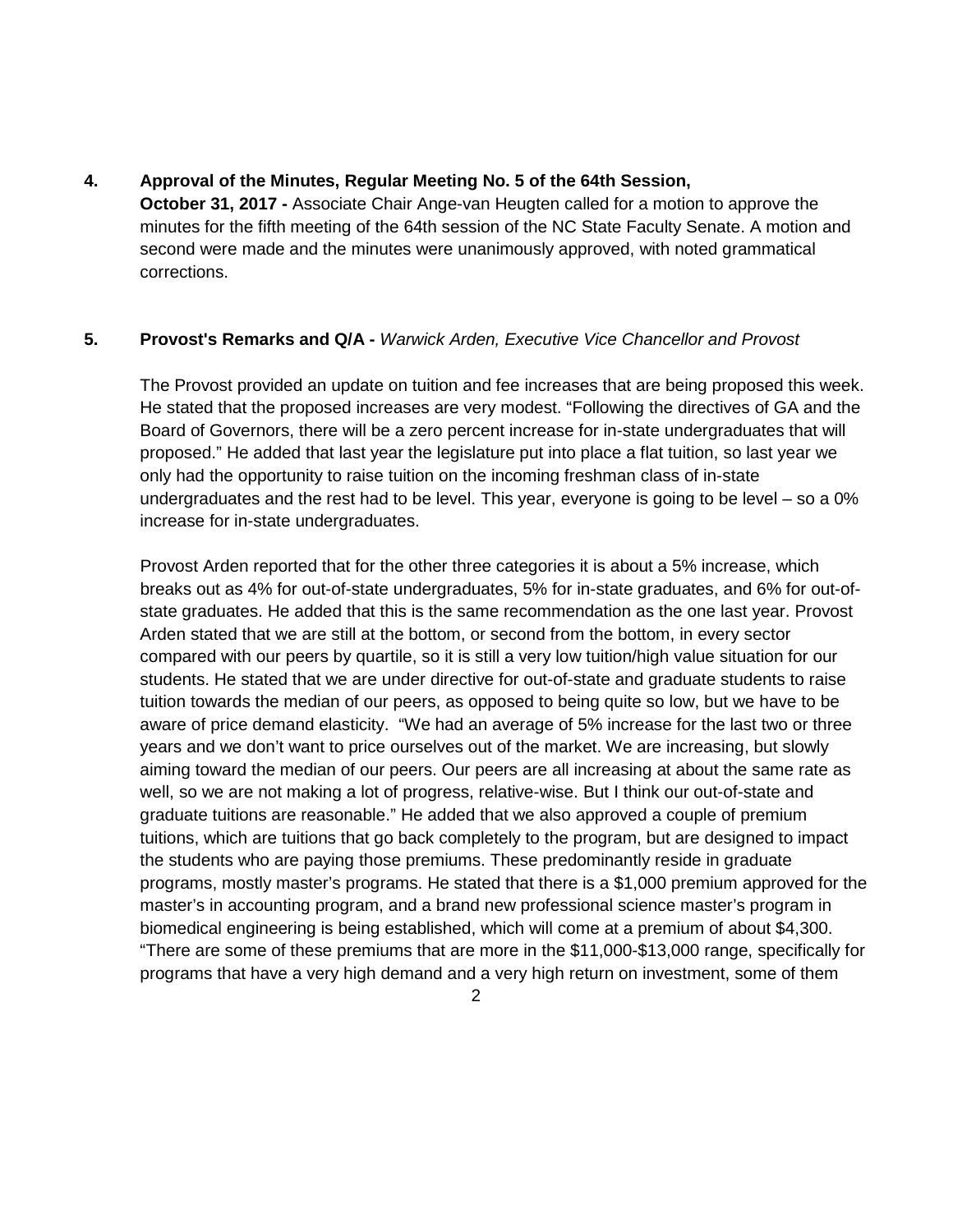being the Institute for Advanced Analytics and some of the MBA-type of programs in the Poole College of Management."

Provost Arden reported that with respect to fees, we are under a directive to keep general fee increases under 3%, and the proposal that will go to the Board of Trustees and Board of Governors is for a 1.7% increase, so a very modest increase in fees. He added that if you're wondering, the athletic fee that we charge hasn't changed in seven or eight years.

Provost Arden noted that in the spring semester, there will be a number of surveys that you will see. There is the regular COACH survey, which will close in early March. This survey is the faculty satisfaction survey that came out of Harvard, which we have done every year for the last several years. This survey includes both tenure track and non-tenure track faculty, and we have gotten a lot out of this in the past. Provost Arden encouraged the Faculty Senate to encourage their colleagues to take the COACH survey so we will have good longitudinal data and can compare that with peer institutions across the country, in terms of things that we are doing well and things that we need to do better.

Additionally, he added, General Administration and the Board of Governors have come up with an engagement survey for all faculty and staff across the whole system that is going to be administered about two weeks before the COACH survey. He stated, "We asked them to separate these a little more due to survey fatigue, with no such luck. This survey will be administered in January or February." Provost Arden thanked AVC Marie Williams and her HR colleagues for the amount of work they have done to try to make these surveys as painless and as structured as possible.

He added that the problem with these surveys, particularly those administered at the system level, is that we don't know exactly how the data is going to be used and so we are sort of dipping our toes in the water. But, he added, we will adhere to the directive and administer the survey. "To their credit, GA is trying to get a real handle on the level of engagement and satisfaction of faculty and staff across the whole system, which is a lot of people." He added that he worries a bit about institution-to-institution comparisons and departmental comparisons, however.

#### **Questions and Discussion**

Senator Orcutt stated that previously when the COACH survey was administered, there was a switch that was made with the library's faculty, where they were thrown out of COACH and into the staff survey. There was discussion about bringing this group back into the COACH survey.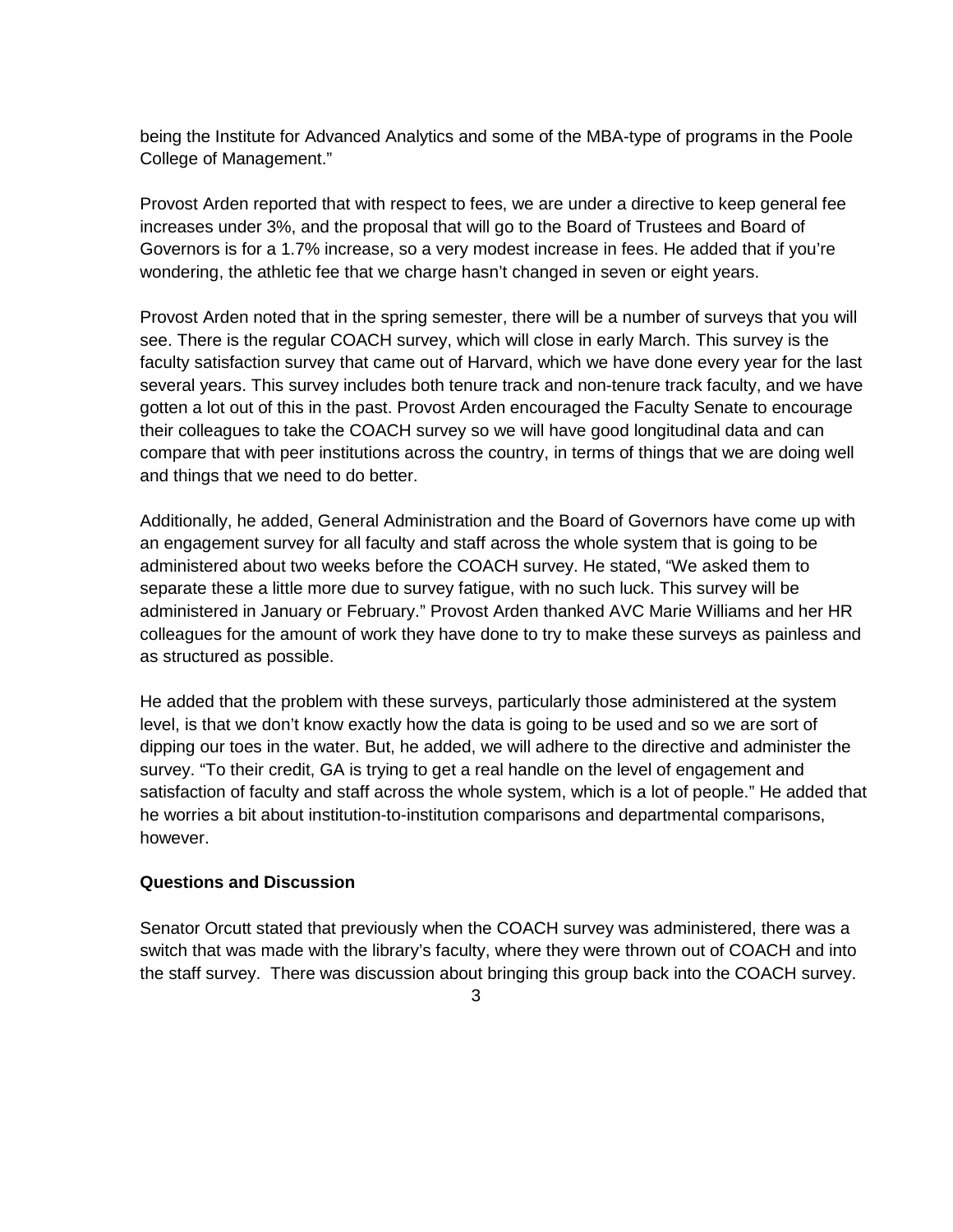Where does that stand at this point?

Provost Arden responded that he does not know, but will find out. AVC Williams added that at this point, that issue has not been resolved. Provost Arden commented that we are working through that issue.

Parliamentarian Kellner asked what kind of definition of engagement are they interested in?

Provost Arden responded that it is a very broad definition. He recognized AVC Marie Williams to clarify the point.

AVC Williams stated that this survey would have 60 belief statements. "This will be measuring a variety of things. The reality is that many of these questions are going to be very very high level and some may not be applicable to faculty. This is not an ideal survey, but as the Provost has indicated, it is a survey that every system institution has to implement." She added that she and Nancy Welchel tried to make it shorter, to 30-something questions, but they were outnumbered. The survey will consist of 60 questions and some demographic questions. She stated that there will be two questions that will have open-ended comments and participants will be able to say whatever they wish to say. She encouraged the Faculty Senate to feel free to express what they wanted to say.

Additionally, AVC Williams added that the reality is that we need to encourage wide participation in the survey and we want to do well. "That is the reason we ware promoting the survey at this time." She conceded that this survey is not the ideal instrument and she will not pretend that it is.

Senator Bykova asked how long the survey will take participants to complete.

AVC Williams responded that they are estimating 20 minutes to complete.

Provost Arden also added that AVC Williams and Nancy Welchel are working very hard to try to contain the surveys as much as possible. He added that we were initially planning to do a campus sexual assault survey this spring, due to the previous guidelines under the Department of Education. He added that one of the guidelines suggested very strongly that the best practice was that every institution do its own survey for incidents and so forth for sexual assault on campus. But, he added, at the moment, the Department of Education is completely re-doing all of that in order to determine what the new guidelines will be. He stated that he thinks we are still going to be at liberty to administer the same or a similar survey, but we are probably going to be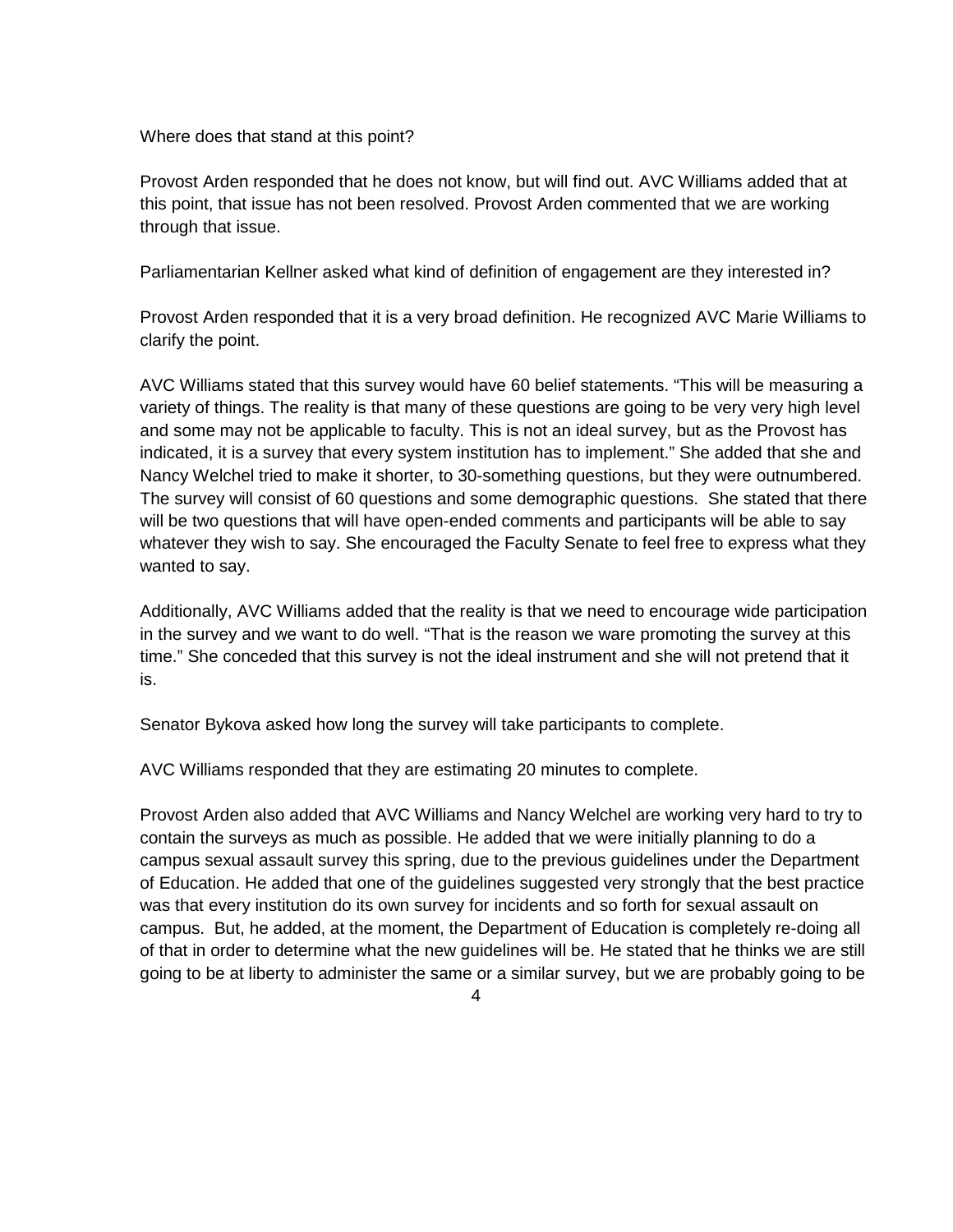bumping that back to the fall of 2018. He added that these surveys can be very invasive; these are purely voluntary, but it is important that we have good participation. The Provost added that he will give warning about this survey, since it can spark some controversy or conversation.

#### **6. Human Resources Re-organization Project -** *Marie Williams, Associate Vice Chancellor for Human Resources; Scott Nostaja and Minday Young*, *Sibson Consulting*

Background: Human Resources is considering its structure and seeks to better understand how its procedures and resources can be structured to support campus needs. This discussion is an opportunity to provide input to Human Resources procedures in relation to a range of campus needs to include the hiring of Non-Tenure Track faculty and related. See Appendix A.

Associate Vice Chancellor Williams introduced the Consultants from Sibson Consulting and spoke briefly about the HR re-organization project that Human Resources is working on. She added that she would leave the meeting so that the senators could speak freely to the consultants regarding the Human Resources organization.

AVC Williams stated that since arriving at NC State, she has made it known that she is looking to transform the Human Resources operation. She introduced Scott and Minday from Sibson Consulting, who will lead the discussion and talk about ways in which we can feasibly transform the HR operation in the future. She added that Dr. Bird had shared some of the results of the Faculty Burden Survey, but at this point, she added, they may not go over all of that today. She stated that she provided the survey results to the consultants as an added analysis as they are making recommendations.

AVC Williams pointed out that during the discussion, the consultants will have some guiding questions, some of which may touch some of the things listed on the survey report. However, the format will not be to go over each one. The consultants will want to hear about some of the pressing issues that the Faculty Senate has, as well as to understand suggestions they may have regarding the HR operation.

AVC Williams then introduced Scott Nostaja of Sibson Consulting, who led the discussion. He provided some background information about the consulting firm and their role at NC State at this time. He stated that he has been on a college campus somewhere in the country for the last 16 years almost every day. As a result, he has learned about issues that faculty and staff closely embrace on college campuses. He added, "As Marie mentioned, our task and our charge and the assignment that we have been given by her is to come in and take an objective look at the HR function at the University and all of its parts. So we are looking at questions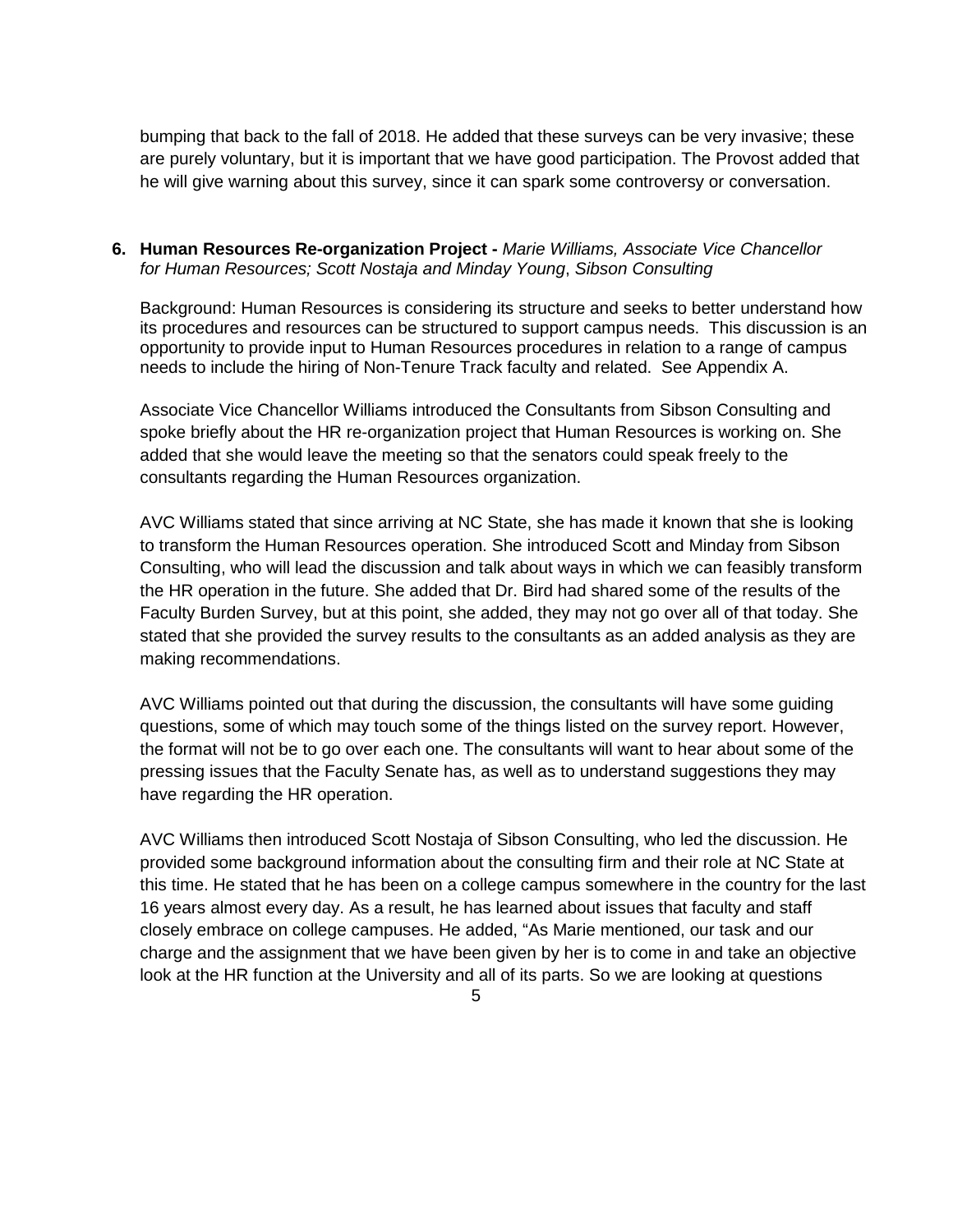around, is there even an HR strategy for the University, and if so, what is it and is it aligned to the aspirations of the University itself." Mr. Nostaja added that they are looking at the people in HR; are there enough people, are their roles clear, do they have the right kinds of skills and competencies needed to deliver high quality? "We are looking at processes and what do they do and are they providing services in an efficient and effective manner."

Mr. Nostaja reported that they are leaving no stone uncovered in their work and that they have met with the Chancellor's cabinet, with all of the Deans, and with most of the administrative units. In their meetings to-date, they are beginning to see themes emerging. He said that some of the things they have heard about are the challenges that have been underscoring some of the HR activities over the last several years. He added that people wanted to talk to them about the legacy of HR at NC State, and also about inconsistencies in services and the need to do better. They have heard this theme from just about every corner of the University. Mr. Nostaja then asked the Faculty Senate for some of their thoughts about the HR function at NC State and what are some suggestions that the Senators might have in order to make it better:

# **1 – How would you describe HR today? How would you describe it in any terms; its strengths, its weaknesses?**

Senator Parker: "They do not play well with others." Senator Parker then provided a specific example regarding an international hire in his department and the challenges they experienced with regard to the hiring. He stated, "It's sort of like this person was hired by us and then it went into a black box and we never heard anything more about it." He went on to convey the story about the challenges this situation caused and the personal impact it had on him and his family during the semester and Holiday break because the ball was dropped.

Senator Argyropoulos: "Just a bit more general, HR is a black box, surrounded by a mystique of regulations, which we don't know where they're coming from, when they appear, when they disappear, how they're conveyed from HR to the colleges."

# **2 – Is this in hiring, etc.?**

#### Senator Argyropoulos: "You name it."

Senator Eseryel: Her personal experience was much the same. Her courses started on a Wednesday and she was assigned to teach two courses and she didn't receive a username and password until the day before she was due to start teaching. "How can they expect me to do that?" She followed up but was not given the information she needed. She added that this does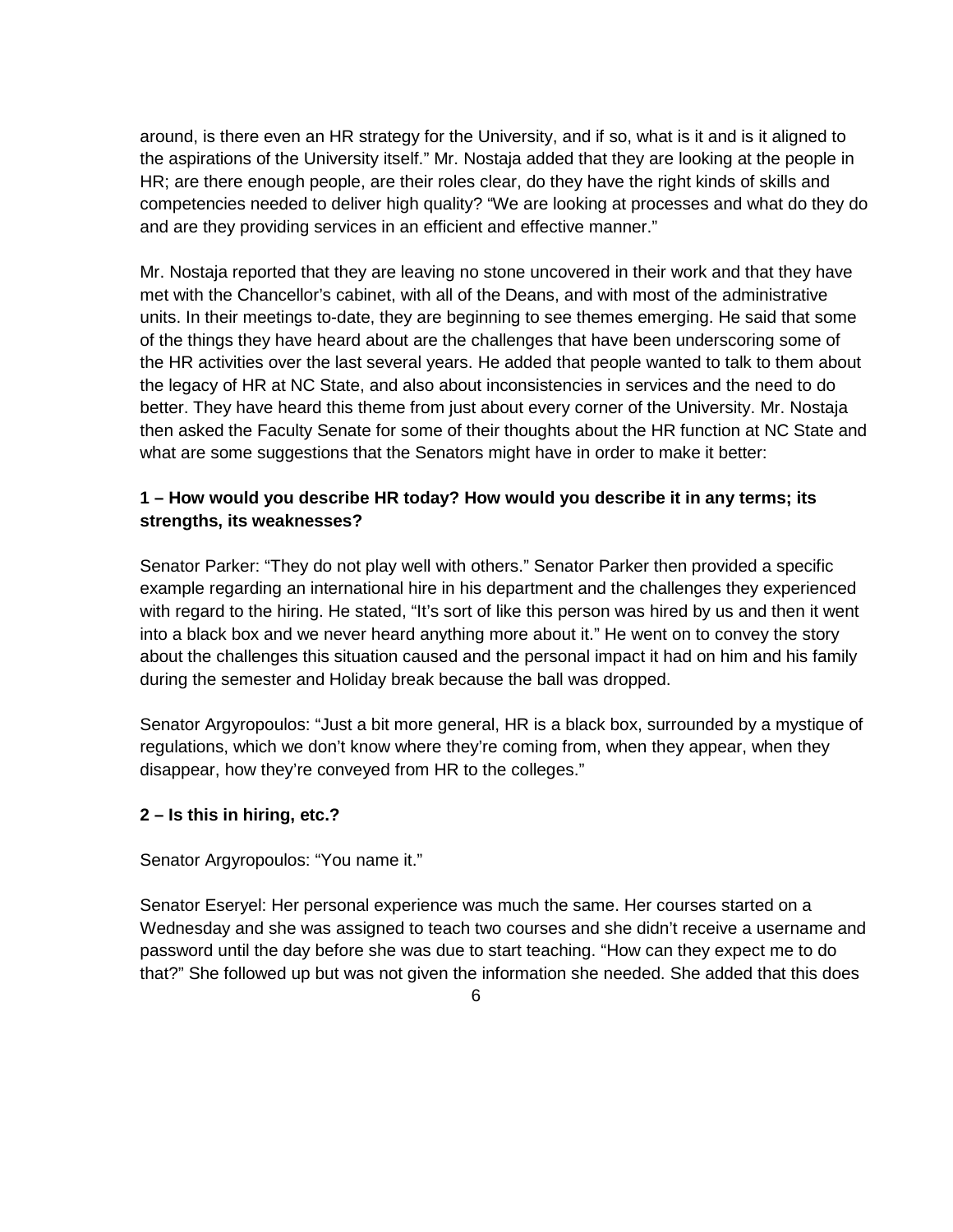not make any sense to her.

## **3 – So it's not clear, it's a black box, it's compliance-driven, it's not good processes.**

Senator Parker: "It's not human relations."

Senator Eseryel: "It has its own rules and they don't necessarily align with NC State's." She added that she would think that someone would make clear that there is a teacher starting and they would make certain they have what they need in order to get started teaching courses.

# **4 – I had a faculty member at another University describe their HR organization as, "They are neither human nor a resource."**

Senator Huffman: "One of the things I've noticed is that it's almost a one-size fits all. It's the same process hiring faculty as it is with staff; all of the checklists that are required are very offputting and some of the verification that we have to do when hiring a faculty member is embarrassing."

# **5 – We have heard this comment before; the same process no matter where you are and how awkward it is.**

Senator Huffman: "The search committees put a lot of time and effort into these searches."

Senator Pearce: "The hiring process is that first you have an ad, then you get applications and then you decide, in our case, you interview people at national meetings. You have to have that list approved. Then you have to get the people you're going to bring to campus, 3-4 people, and then you have to get the offer approved. How often do they turn them down? If there are good reasons for this, they are not communicating them to the faculty. So we see this as a waste." He added, "The incentives are all wrong. We need higher administration to get the incentives; they bear no cost if we lose good candidates because of the time. We make an offer and then we say well, we can't actually make an offer until it's okayed by HR. Well sometimes a week goes by and people say well I can't wait that long – so goodbye. They pay no penalty to that. I understand that they're going to be overly cautious, due to the bureaucracy. We need to figure out a way to align their incentives with the needs of the departments."

Senator Kuzma: "I find HR to be the salary police sometimes; and I'm not exactly sure why. The legislature hasn't said we can't give a raise. We think this person is very valuable and they're within the range of their grade. But then if you try to give them a 5% raise instead of a 1% raise,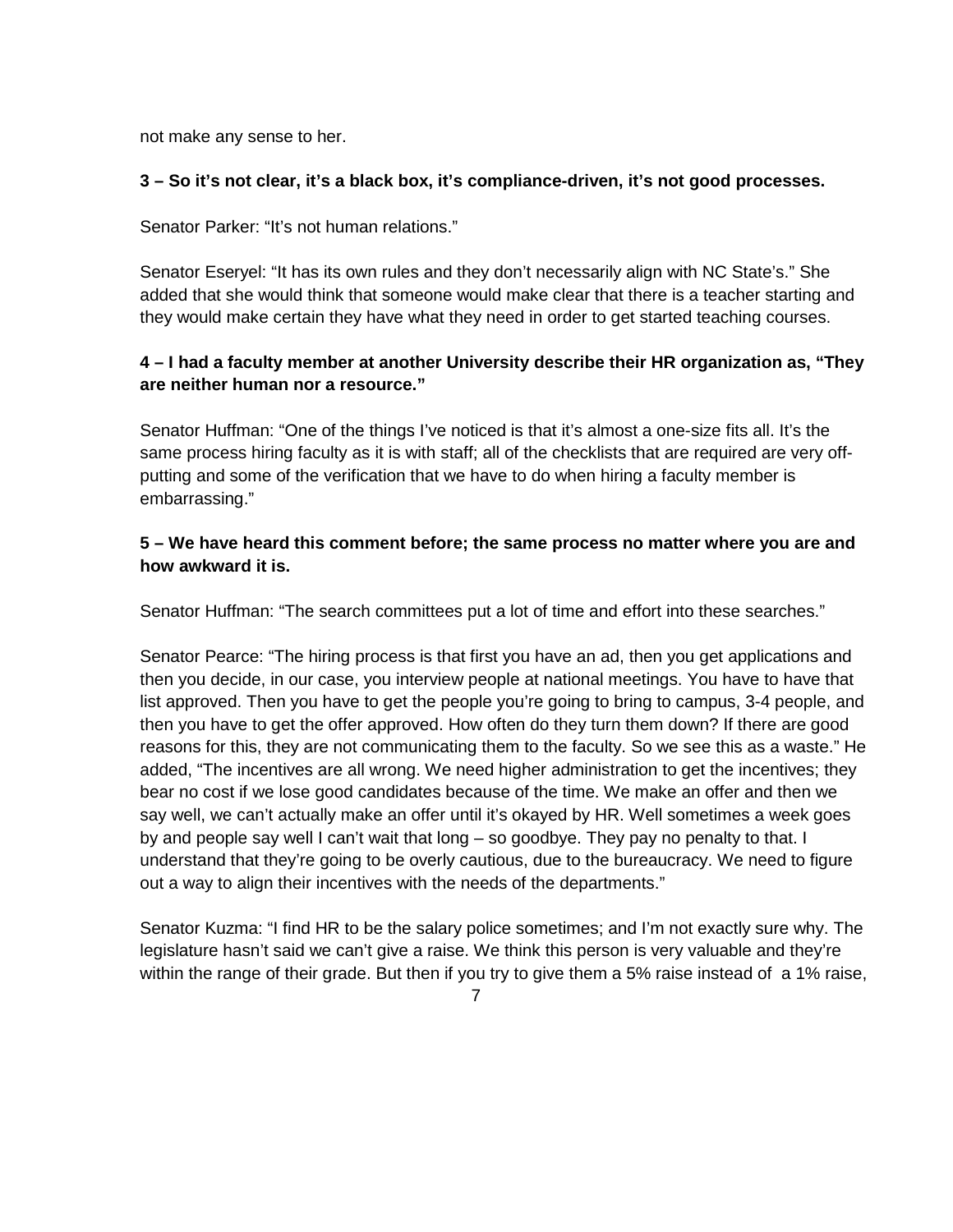they often say well I don't make that much money or that's a lot or … I'm wondering why that is. Why do they sometimes play that role?"

## **6 – We have heard this over the last two weeks as well. Compliance, rule-driven barriers.**

Senator Parker: "They are resistant to change and improvement and they do not evaluate their policies and rules frequently or consistently." Senator Parker cited a personal example regarding his onboarding experience and what a waste of time it was since much of it was not geared at all towards his role. Another example of "one-size fits all" does not work.

Senator Perros: "I spoke with some in my office about individual service from HR and the general consensus is that they are hit or miss; they can be very rude or very nice. Several colleagues confirmed my same experience."

## **7 – If there is a single word or theme that we've heard from so far, it is inconsistency.**

Senator Bykova: "I have an issues about adjunct faculty and about students. The adjunct faculty teach only one course and for that there are so many steps that have to be taken for the one class. It is simply not worth doing it. Too much time and too little pay. For undergraduate research students that we hire, there is such a long list of documents that they have to submit and there is such a long procedure that they have to follow; all to be paid for \$12 per hour. At the end of the day you think, do you need to do that? If you call HR, they say this is not our regulations, this is the regulations we get from above. Then if you ask for documentation, they respond that they do not have documentation."

Senator Huffman: "Some of the feedback that we get from staff is that they feel all of the power has been taken away from them to make any kind of decisions, from a template for a letter to making an offer. They are basically saying that all they do is put the name and position number in the letter; it has to be sent to the college and the college has to approve it before I can do anything with it; it goes back and every step is like I just fill in the blanks and send it back to the college or wherever it goes." He added, "The other thing I hear all the time is background checks -- including faculty who have just left to go to another University and need to stay on as adjunct to be on someone's PhD thesis, or if they're just changing positions from a lecturer to a teaching faculty. So every step in the background process is so black box – it takes anywhere from days to weeks. We always hear they are short-staffed or they are behind – you don't even get feedback as to where the process is. The college starts the process and there's basically no communication back to the department as to where we are in the process or how long it's going to take or anything like that."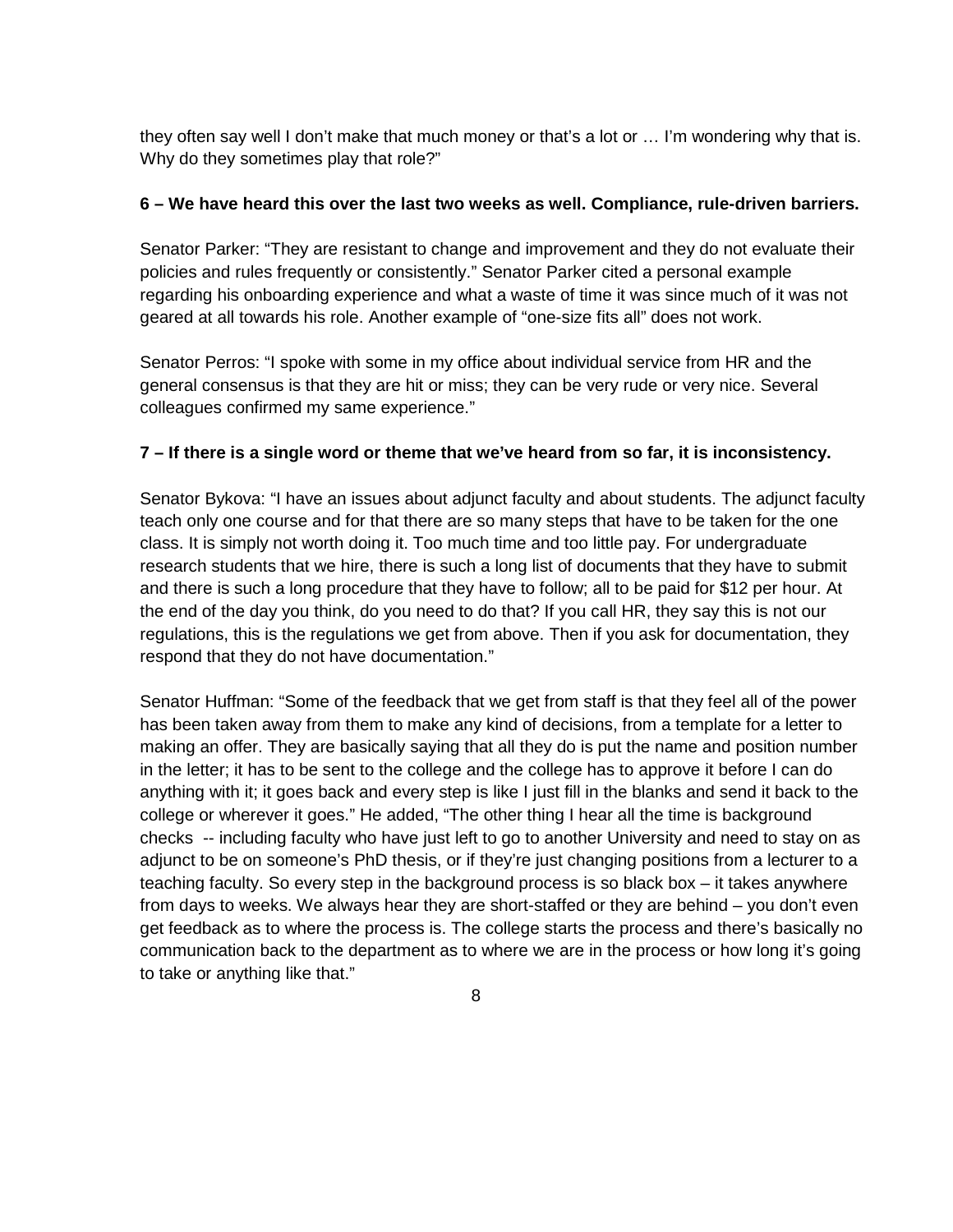**8 – One of the things we have heard in the last couple of weeks is that there was a prior administrator in HR and people have a lot to say about that. Marie has been here about a year. Some people have said that things have gotten better. From your perspective, have things gotten better? Are they marginally better, not better, the same? What is the sense about that?**

Senator Parker: "They are resistant to change. Things are not worse. And I don't think it's her fault that they're not better; it's just the people."

Senator Pearce: "The feedback I got is that it's not better, at least on the recruiting side. One problem is that my department used to be able to hire people but we cannot do that now because there's not enough time to go through all the HR stuff. So my department head is a good teacher so he is teaching an overload because he couldn't hire someone in the time period that was available. That shouldn't happen. This is the black box. That didn't used to be the case. We wonder if this is something that is imposed by the Department of Labor or is that something self-imposed. My impression is that we always interpret the rules in the strictest way; that having even a hint of a violation that might possibly be interpreted that way should be avoided."

**9 – I spoke with the Chancellor today about this and the Chancellor stated that some of our challenges are self-imposed, some are GA, some are state level. He had his perspectives on how to correct those but he stated that it is not clear to people where the problems lie and who is responsible.** 

Senator Orcutt: "I served on a search committee and we had to go through the equity and diversity training up front. Then the same committee was used for another vacancy four weeks later while we were still working on the first one, so we just added that search – same group, same people, etc. But we had to go through that equity and diversity training again – four weeks later. This occurred before Marie started."

Senator Argyropoulos: "The office of employee relations is non-existent. They are inconsequential. I don't know if they exist; I don't know what they do or how you can approach them. There are all kinds of issues there that need to be looked into."

# **10 – There is only one person in that role.**

Senator Eseryel: "(inaudible) not the kinds of things you want to hear from HR …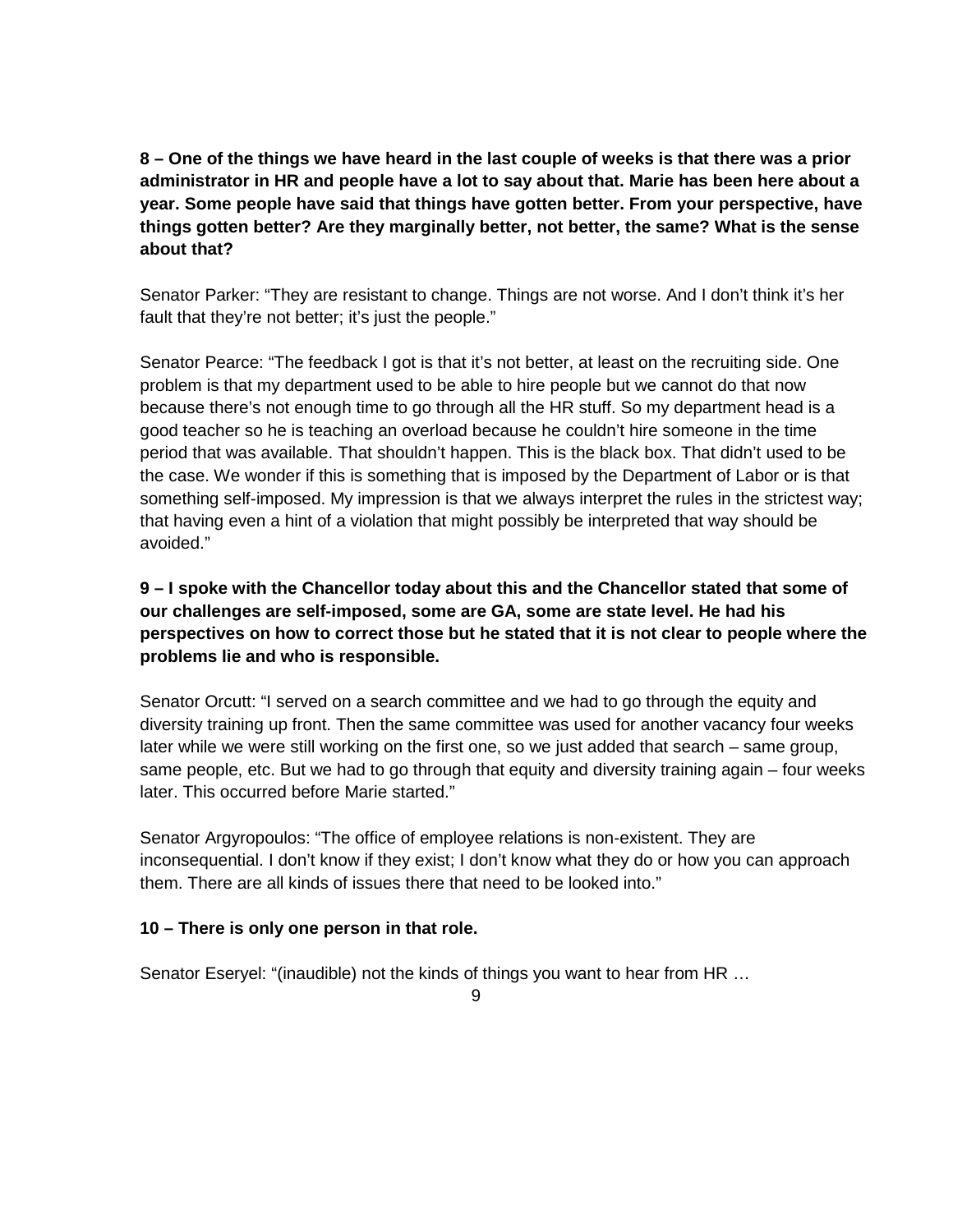The International office is really first rate."

Senator Berry-James: "So many of the issues that were raised in the Faculty Burden survey were around hiring – the process, length of time, etc. I had a unique problem around the vendor that we are using. A vendor for the ACA form. So apparently the vendor says they sent me the form but I did not receive it so I contacted HR and they get me the form. This is what happened the first year. So the second year, the same thing happened and I contacted employee benefits and programs department and they were having difficulty giving me the form. So I don't know if some of the things that we are experiencing are things from vendors that are being hired for the University."

## **11 – The process should be seamless.**

Senator Berry-James: "I cannot get the form myself and the person I was dealing with was very helpful and very interested in resolving my issue with great customer service. But they were getting some resistance on the vendor side."

Senator Parker: "Certain units on campus exhibit a culture of competency; they are very very capable; the library, OIT, the International office are good examples. This is like a culture of incompetence." He cited an example of HR flipping a switch incorrectly in hiring one of our faculty members and somehow they were still getting a paycheck at the end of the year, but they had put down that she was just going to be hired for one year. "Her insurance cut off one year after her start date, but she was still working at the University and still being paid. So she had to ask why is there no deduction for my healthcare? It's a good thing she didn't get sick."

**12 – There are only three types of value that HR could and should be adding to the University; the strategic value – a role where they take a longer term look at the workforce; the faculty composition, the staff composition – and think where are we really heading over the next five to ten years and do we have staffing plans, do we have the right kinds of faculty in place, are we investing in the right areas, do we anticipate retirements or turnover in faculty or staff and what are we doing about it? So they're looking very forward-thinking about the workforce composition and is it aligned to meet the aspirational vision of the University – this is the first one.** 

Senator Havner: "I think that is stupid to think that HR has the competence or the expertise in various evolving fields of science, of changing considerations in sociology and humanities, technological fields to be able to assess that at all. That is a stupid idea."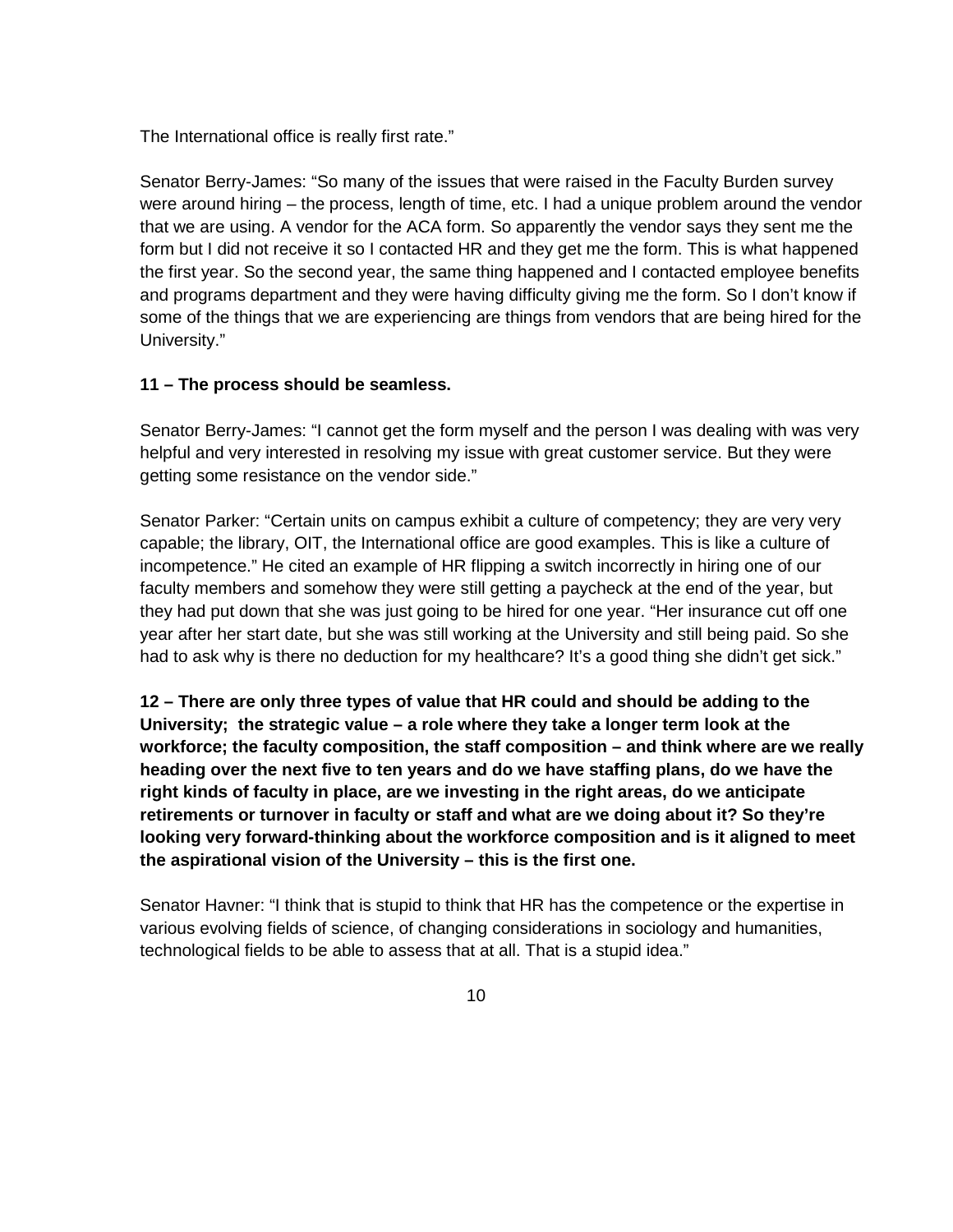**13 – The second place we've seen value is in the consultant value, where HR is consulting with Deans and faculty and staff to say let me consult with you about issues in your organization and the way you're structured or people or workplace issues. The final place where HR provides value is the administrative and compliance value, making sure you follow the laws and regulations. Should HR be providing a role like these in the future?**

Senator Kuzma: "I do think HR has a role to play in thinking forward about how they can foster communication with faculty and how they treat their employees going forward. They may not be able to identify areas of faculty shortages and hires, but I do think there is a  $\_\_$  component to it about how can we enrich the experience of our employees. My main comment is that both HR and Financial systems here – I do not blame the employees but I blame this general culture at NC State of a rule-based fear of getting audited culture. That is the one goal that drives both the financial and HR system is the fear of auditing and the fear that you're going to make the legislature unhappy and if they're unhappy then they're going to take our funding away. I don't know how to break that cycle but I think that permeates down to on-the-ground stuff and I think that is what a lot of us are experiencing. This is not a service-based mentality, it's more of how do we follow the rules and that's it."

Senator Bullock: "The HR employees are not like faculty; they do not have tenure, they do not have job security. They don't make the rules and if they do not follow them they will be fired. So when HR staff says they cannot do something, my experience is that it's not that they don't want to accommodate but we are talking about their job security; if they're doing you a favor, they may be putting their jobs on the line. If they're not compliant, they will be fired. Some staff will accommodate and then it makes it bad for everyone else. Everyone wants what they want when they want it. They're not the labor law enforcers."

Senator Bykova: "There are rules but if you push to see the rules, it is impossible to see them on paper. They say yes, the rules exist, but we cannot find them. This is one of the problems."

Senator Bullock: "That has nothing to do with HR. They've been told this is what they have to do."

**14 – We assume the challenges you raise about HR and the solution is the inverse of those things. When you think about the future of HR and the things you would like for them to do or things they're not doing today. Are there other things or services that would be helpful?**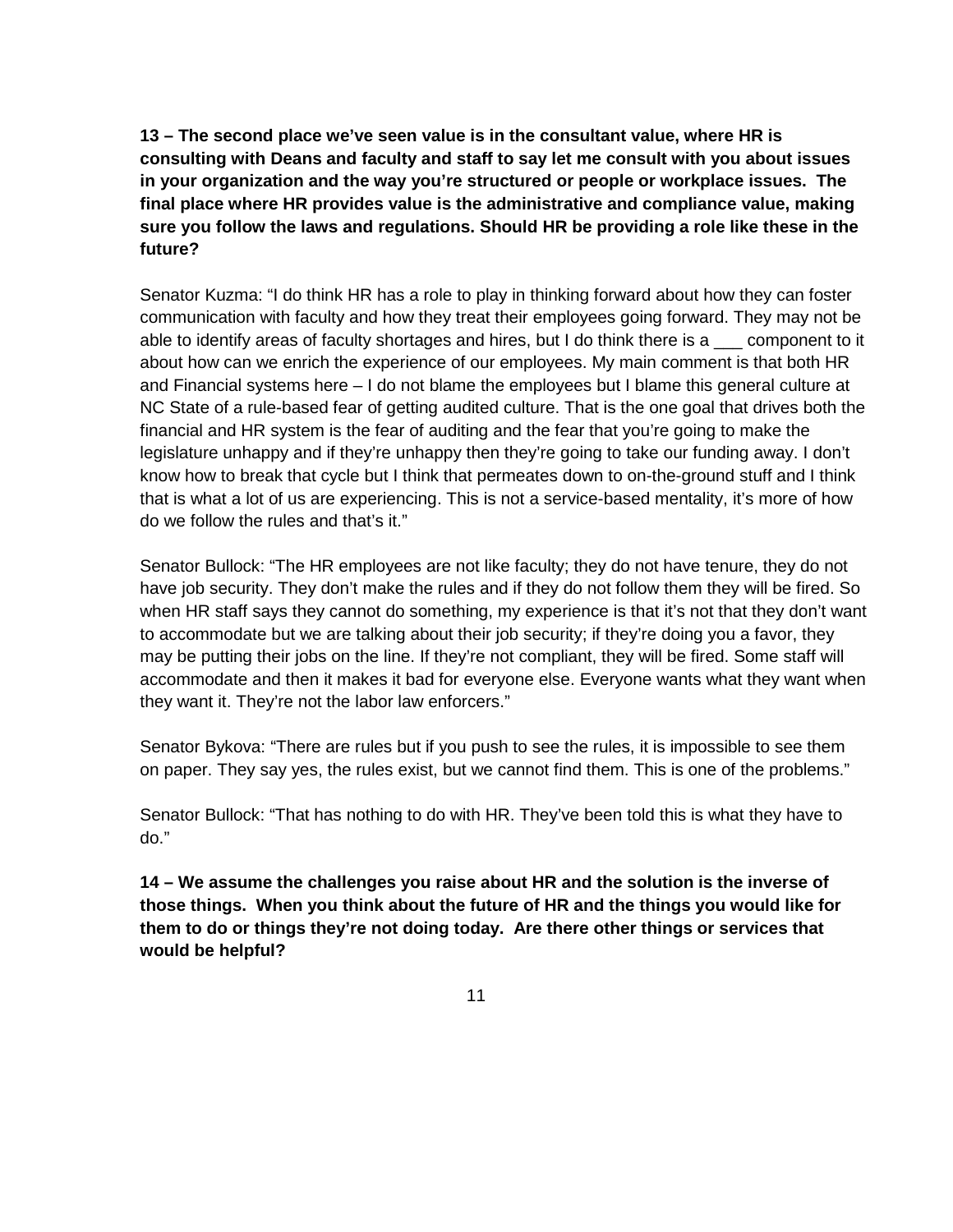Senator Huffman: "HR came in and did an evaluation of staffing across all departments. This caused a lot of uproar and then at the end they wrote a report that was very disappointing  $-$  it really had no items that were innovative or nothing other than a few places here and there, what were already well-knows. So we were very disappointed in that assessment and what it cost in doing it. They say they're doing this to help evaluate but it basically just caused angst but no outcome."

Senator Berry-James: "I would love to see leadership around managing diversity at NC State. We have some persistent gaps in diversity in faculty, staff and administration. At other places I have seen HR take the lead with leadership around managing diversity and also take the responsibility for managing diversity for having those rules that make us fair and assessable and provide opportunities for others but then also to manage diversity, to maintain to diversity and understand the way in which diversity is right for NC State. This is an appropriate role for HR."

Senator Bykova: "If you have a question about benefits and you call HR, usually they don't know that. They will ask what department are you in and will take your name and number and will ask the representative to call you back. It is much easier for you to find out on your own than call the benefits office."

Senator Parker: "There are all kinds of inter-related things. Ideally they would be a good partner, but as it stands right now on the first value you stated, I agree with Senator Havner."

Senator Huffman: "I would like to see HR have a much better understanding of the different aspects of the University. The one-size fits all treatment of everything does not work. There needs to be different understandings; you can standardize but try to standardize within similar missions; not just across the entire campus."

**15 – In regard to how we will proceed, we have a full day tomorrow with 40-50 more people. At that point we will gather the input that we have regarding the themes that have surfaced. We will develop a report that reflects the thematic findings and observations that we've made. We will compare those against other practices and best practices at other leading institutions and provide that to your Leadership and the HR leader. We will have a report back to the University by the end of the year.** 

Senator Bullock: "Regarding the diversity of the different academic units and colleges, have you seen success when things are decentralized the way they are with one HR unit that is essentially responsible? The mandates are top-down so central HR dictates what happens at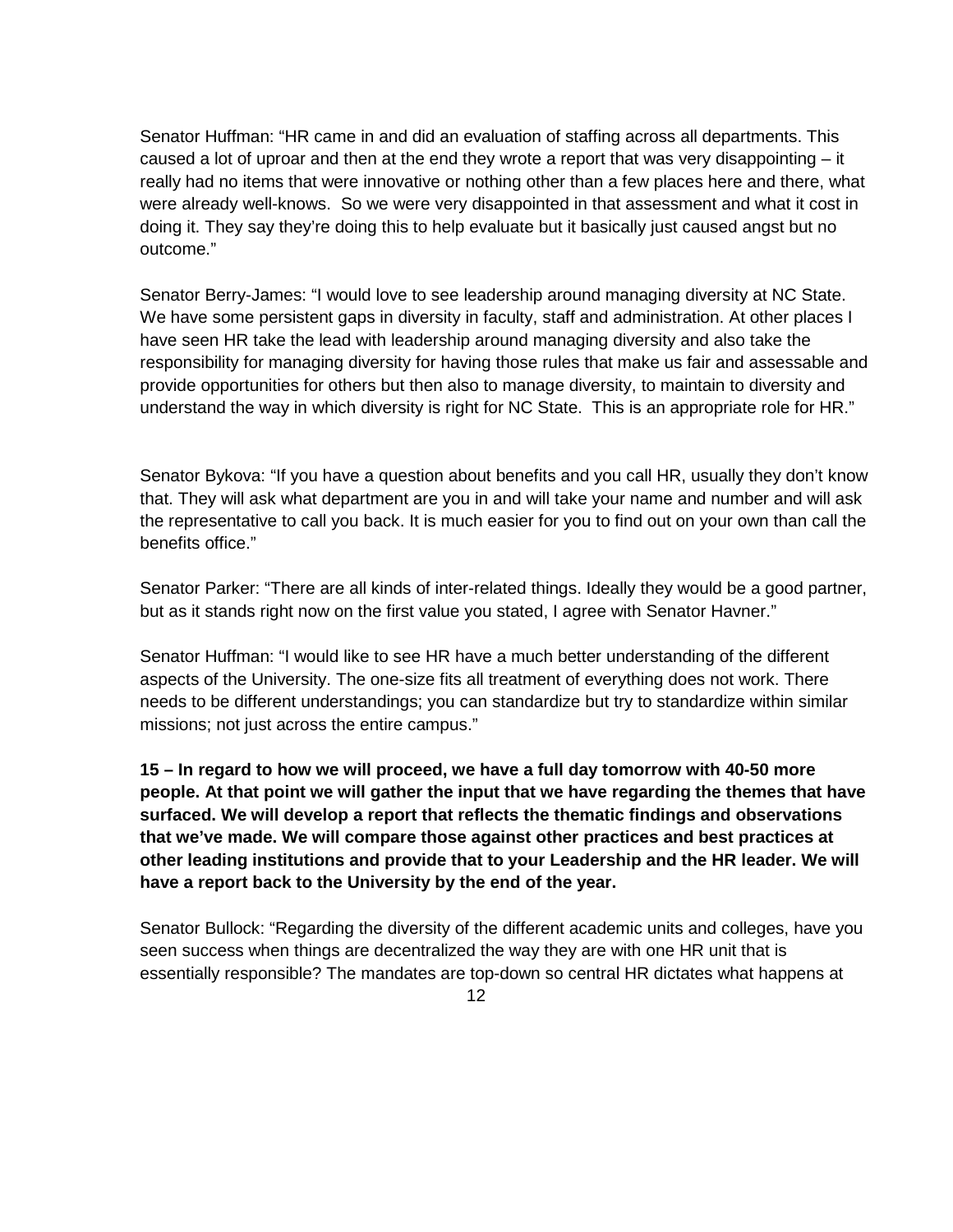the college level. Because we all function so differently at the departmental and college level, have you seen models for success? "

**16 – Yes. What we have seen in models in higher education, the models that are evolving are not a centralized model, but a hybrid model, where some of the strategic elements are being delivered locally through HR professionals at the unit level and a back office with higher levels of proficiency, better use of technology, streamlined processes, more automation, etc. So the models are out there and you can live in a highly decentralized University infrastructure without having a completely centralized HR organization.** 

Senator Argyropoulos: "We didn't have this 20 years ago. Could this be just endemic sign of our times with over-regulation and HR is really a central piece to this? Is there a solution?"

**17 – Some of this is a heavy hand from the State but some of this is reducing policies. So we have all these rules and regulations in place – we don't trust each other. There are ways to look at policies and processes to say are the things we are doing today relevant? One of the recommendations that we will likely have is to take a look at those policies. Some are self-imposed, others are external.**

Senator Parker: "What level of granularity will your recommendations be? Are you giving recommendations about specific policies, are you giving overall strategic recommendations?"

# **18 – We separate our findings and our recommendations into five areas:**

- HR strategies
- People
- Processes
- Tools and technologies
- How much money are you spending in HR? Is it a wise investment

Senator Lim: "It would be helpful for an HR person to spend time in the various departments so they can be exposed to our specific issues. I have never known this to happen in 30 years in my department."

Senator Boyer: "If the staff is going to provide customer service, they will have to take risks. Talking extra long to any of us, explaining if a rule can be flexible or not – you're going to mess up sometimes. A little more trust is needed."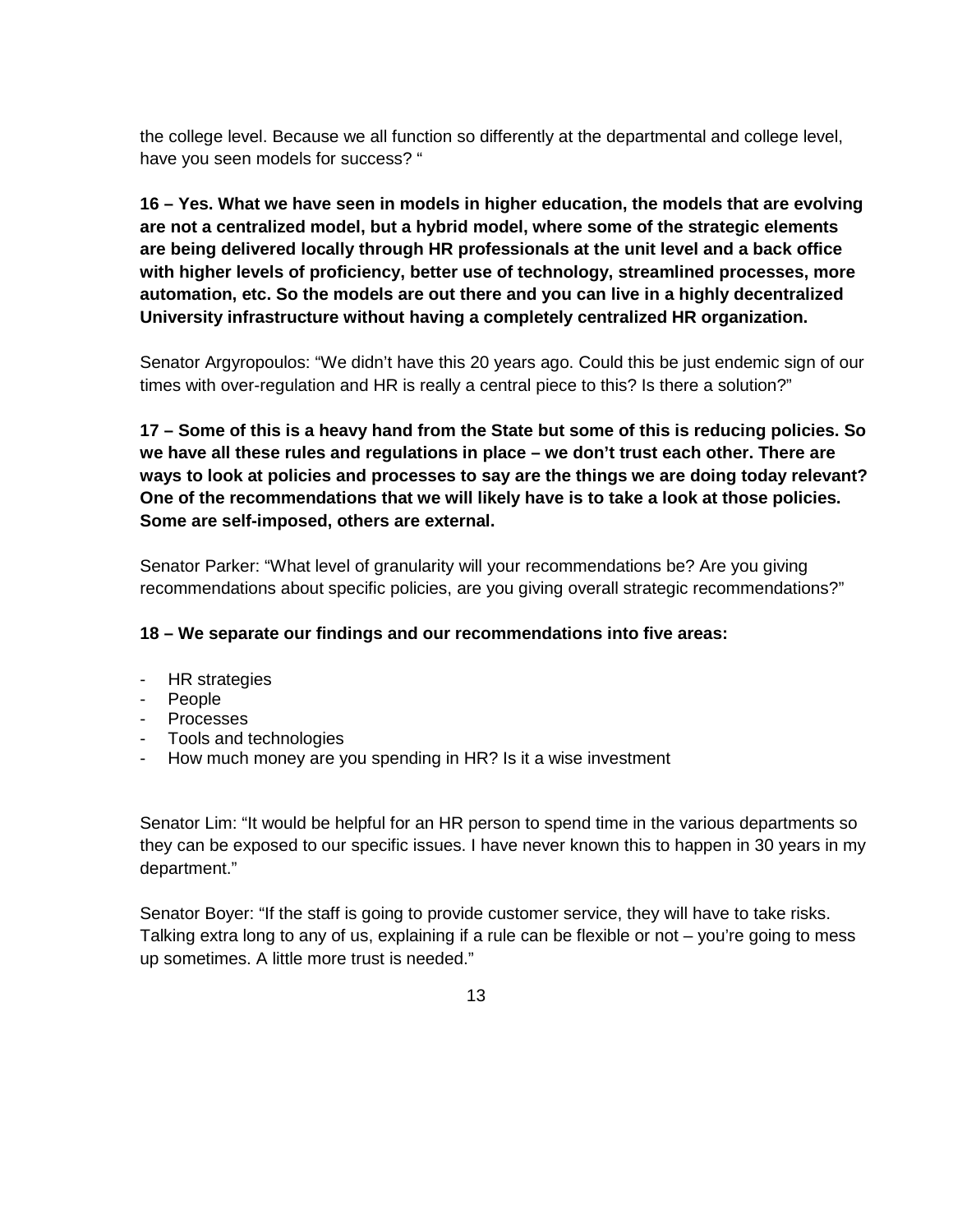Senator Huffman: "Regarding the electronic timesheets with clocking in and out, the rollout wasn't good but additionally, this was one-size fits all as well. For staff who work with faculty, it's about getting the job done. First, we are not paying them what they deserve and we need to be able to give them some flexibility; if they need to take a couple hours off during the day to go look after their children and then they can come back and work a couple of hours. It should be more about getting the job done rather than clocking in and out. It takes away some of the initiative on their part – they feel more like clock-work employees instead of really contributing to the department."

Senator Pearce: "Will department heads get your report?"

# **19 – I am not sure.**

Senator Pearce: "One of the problems is we spend time giving you ideas and then we don't know what the recommendations or response will be."

# **20 – We will share the findings proudly because all of the recommendations came from you.**

Provost Arden: "I cannot speak for Marie but I have to give her a lot of kudos for this very open and inclusive process. It would surprise me if she didn't want to share the recommendations."

Senator Pearce: "One positive thing is that I attended a session on phased retirement given by HR and it was extremely well done. They were very good, very knowledgeable. There are some good things about HR – this was a great experience."

Senator Bullock: "When people are not following the HR rules it is putting the University at risk. Those rules are in place for a good reason but when people violate them and their supervisors find out, they are putting the University are risk. They could lose their job. You mentioned high turnover – one of the reasons why is that people don't follow the rules. It is difficult to play nice when they are being asked to break the rules."

Senator Eseryel: "Will you be involved in evaluation?"

**21 – Our role is to come in and give an objective assessment of the HR function and to develop a series of recommendations to improve HR. So we will do that. We are initially engaged in many situation to assist in the implementation as well. Some will do it**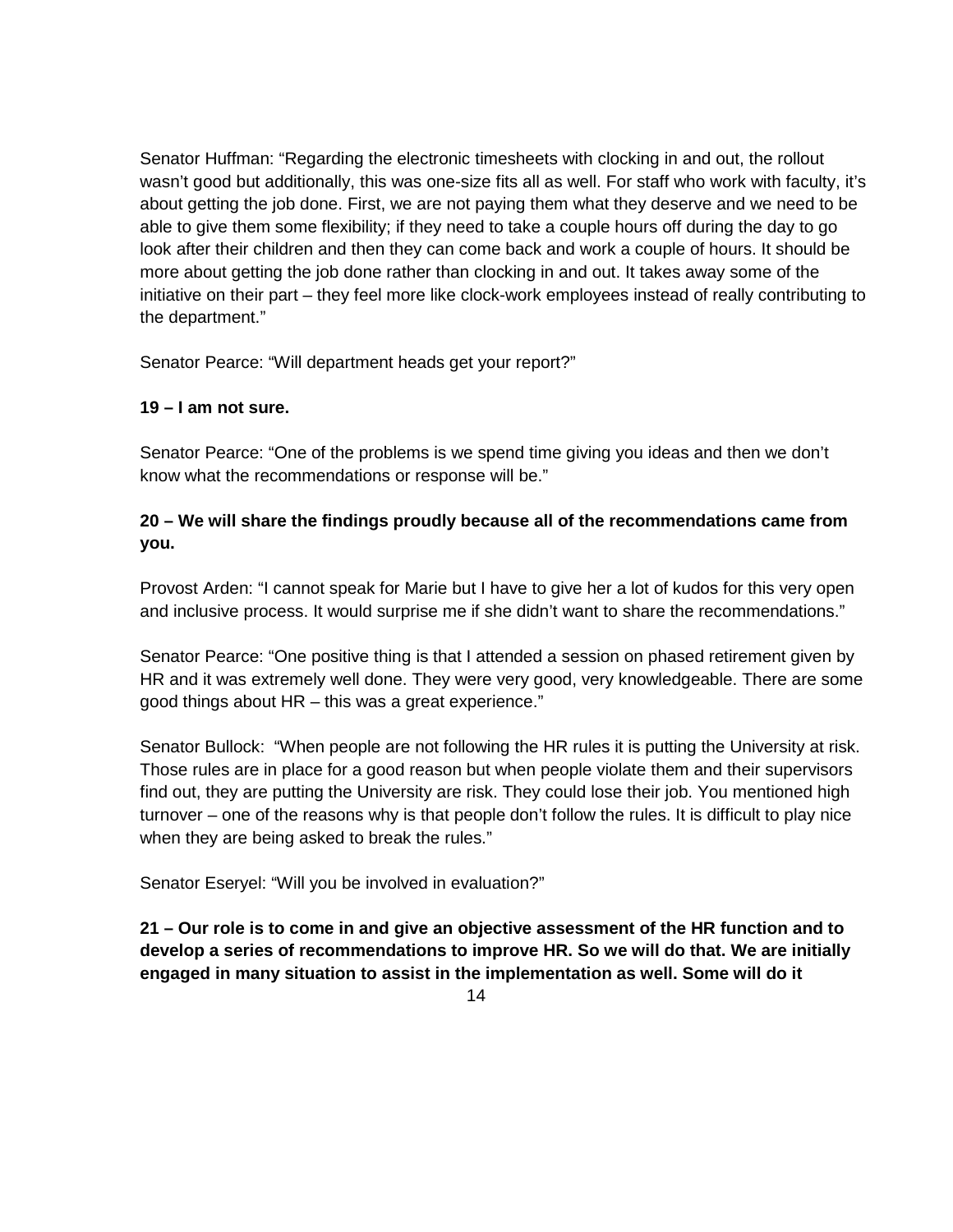#### **themselves; others will engage our assistance.**

Senator Parker: "Provost Arden, correct me if this is not something that you can share, but exactly how much are we paying for this?

#### **Consulting firm responded, "\$25,000 or \$30,000 - somewhere around that amount. I'm not sure."**

Senator Carver: "You cannot expect them to have a small set of rules and make everybody happy. They need autonomy – that is what is missing."

Senator Berry-James: "I wanted to underscore, as you think about the recommendations you are preparing for NC State, if you will anchor them in efficiency and effectiveness concerns, but if you will, also consider those equity concerns because the nature of our institution and the values that we subscribe are always there. I would like to see something more practical, in terms of how we get to where we want to go."

#### **7. Old and New Business**

*a.* Facilities and Administration (F&A) Presentation (Fall General Faculty Meeting). The Office of Research, Innovation, and Economic Development has made available PowerPoints on F&A at NCSU. The PowerPoints are for review and consumption by faculty and staff at NCSU only. Due to the *confidential* nature of the materials it is hosted on OIRED's Intranet and requires NCSU UnityID Shibboleth login to access the materials.

Visit: [https://research.ncsu.edu/intranet/wp-content/uploads/2017/11/General\\_Faculty\\_FA.pdf](https://research.ncsu.edu/intranet/wp-content/uploads/2017/11/General_Faculty_FA.pdf)

#### **8**. **Issues of Concern**

Faculty Issues of Concern can be submitted at any time to a senator or to Faculty\_Senate@ncsu.edu. Minutes from each Faculty Senate committee (Academic Policy; Governance and Personnel Policy; Resources and Environment) are posted so progress on issues/discussions can be monitored by all.

#### **9. Adjourn**

Chair Bird asked for a motion to adjourn the meeting at 4:31 p.m.